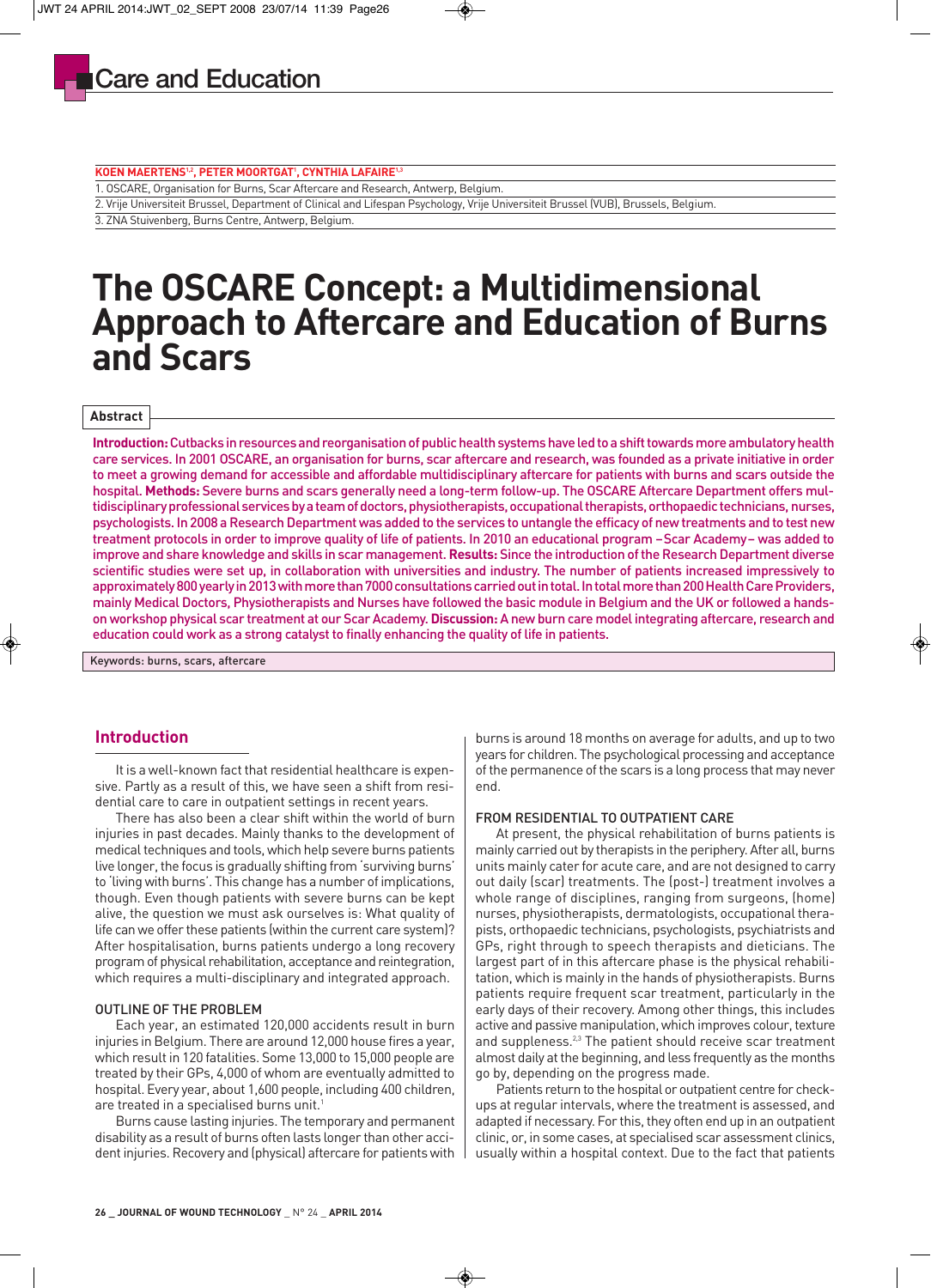are treated in the periphery, often by therapists whose basic knowledge about the treatment of burns and scars is patchy and basic, problems sometimes come to light when it is (too)

Usually, we can rely on the expertise in scar treatments in a great deal of specialised centers. Unfortunately there are not enough of those centres and the lack of a clear worldwide vision on this topic gives unqualified organisations the opportunity to offer treatments without having the necessary fundamental knowledge.

## ORGANISATION OF SCAR TREATMENT

late.

Currently a lot of specific scar treatments take place in public settings, mostly in a hospital context. Depending on the sort of treatment, different settings qualify the needs: in a hospital, in rehabilitation centres within or outside the hospital, in nurse practices/care facilities, in out-patient multidisciplinary treatment centres or public-private partnerships as OSCARE is functioning within.

## OSCARE, A P<sup>3</sup> MULTIDISCIPLINARY TREATMENT CENTRE

OSCARE, an organisation for burns, scar aftercare and research, based in Antwerp, Belgium, set up a new organisational model in burn and scar care world. It combines different domains which are inextricably interconnected with each other on a *public-private partnership*  $(P<sup>3</sup>)$  base resulting in a better outcome: aftercare, research and education. (Figure 1)



Figure 1. Oscare triangle scar model.

### **CORNERSTONES**

OSCARE pursues two main goals: to offer low-threshold affordable care and qualitative aftercare.

## Low-threshold affordable aftercare

OSCARE seeks to offer quality aftercare in the most accessible way possible. After all, burns patients often have a long (and sometimes traumatic) hospital experience behind them, and a long recovery period ahead of them. That is why OSCARE has explicitly opted to offer its services at affordable prices outside the hospital context. In doing this, it aims to increase accessibility and keep the threshold to the care providers as low as possible. Patients have the opportunity to talk to other patients and share experiences (peer support), and can also discuss their needs and concerns with the doctors, psychologists, manufacturers of pressure garments, care coordinators and (social) nurses. Moreover, this also promotes communication and the exchange of information among care providers, which, in turn, benefits the patient. OSCARE also strives to offer qualitative aftercare through a peripheral network of trained therapists.

**Care and Education**

### Qualitative aftercare

OSCARE deliberately and explicitly opts for high-quality and accessible aftercare, based on the necessary knowledge, skills and expertise. In order to be able to offer the necessary aftercare to burns victims, therapists need in-depth training and support in the fulfilment of their profession.

OSCARE stands for care that is person-centred, committed, quality-driven, innovative and enterprising.

### Qualitative aftercare through training

OSCARE believes that 'every patient is entitled to qualitative aftercare'. In order to ensure this, it's important that the therapists have sufficient knowledge, skills and expertise. This is only possible if they are adequately trained, based on the latest findings from scientific research. Quality aftercare can only be provided with the most competent therapists. The government has a clear (supporting) role in the training of therapists.

## Qualitative aftercare through monitoring and adjustment

Therapists working in the periphery can perform only optimally only if they are well trained while assisted and supported by experts. This support can be remote (by telephone or via email) or by physical meetings (in aftercare centres).

### Qualitative aftercare through research

New technological and medical aids should contribute to quality aftercare and, consequently, to a better quality of life for the patient. Scientific research must strive for excellent aftercare by testing the usability and effectiveness of innovative technologies and medical aids. The government should create a climate in which research into these techniques and tools is financially supported.

## OSCARE NON-PROFIT ORGANISATION

OSCARE is an aftercare and research centre for burns and scars that wants to use its knowledge and expertise to foster the further development and expansion of the aftercare concept for burns in Belgium and Europe. The unique combination of aftercare, research and education permits OSCARE to take and maintain a prominent pioneering role. Through a wide-ranging prevention program, OSCARE endeavours to raise public awareness on burns and scars and to stimulate fire-safe living.

## **Aftercare**

In its ambulatory scar treatment centre OSCARE yearly offers aftercare for about 800 patients (Figure 2) with burns and scars yearly by a multidisciplinary team of medical doctors, physiotherapists, nurses, occupational therapists, psychologists, ortho paedic technicians, etc. with a total of approximately 7000 consultation moments. Therapists are working on an independent base and are reimbursed for their services by health insurance. Non-reimbursed therapies, such as psychological guidance, special scar treatments (e.g. microneedling), is funded by the organisation (or can be paid by the patient).1

 $\rightarrow$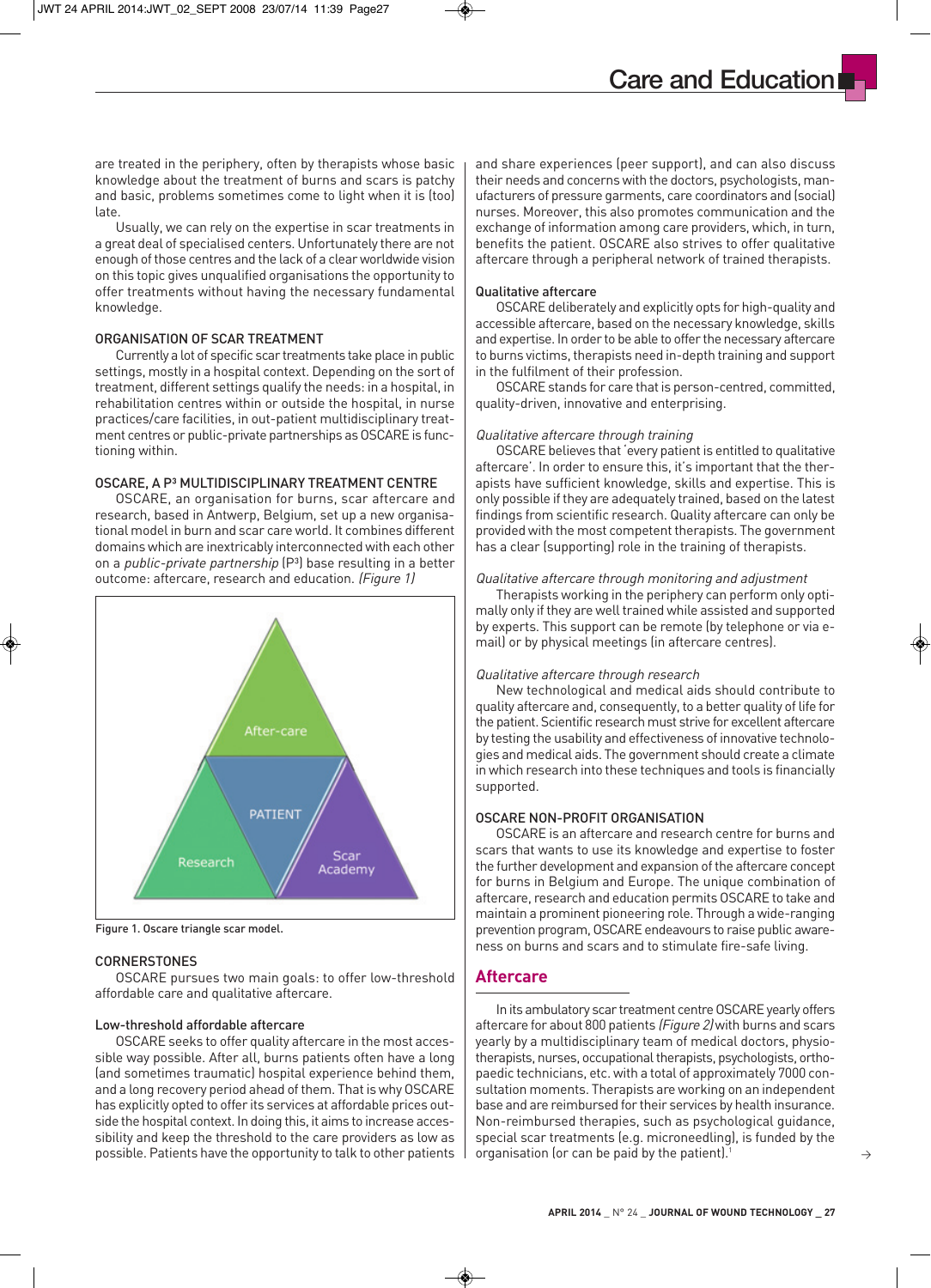

#### $\rightarrow$ COMPRESSION GARMENTS AND SILICONE

Scar formation remains a major problem for burns patients. When patients are discharged from hospital, scars often "look good" since this is only the initial phase of the scarring process. With time they tend to thicken, due to excessive collagen deposition and this may lead to functional limitations. To counteract scar tissue formation, patients must wear made-tomeasure compression garments. Unfortunately, scar formation can never be avoided altogether. Hypertrophic scars are not only difficult to conceal; they can also impede fine motor skills and mobility.

Compression garments, compression masks and other orthopaedic material is measured at OSCARE by an external partner.

Despite the fact that more items are now reimbursed by the National Health Service, there are still many situations where no (or only partial) reimbursement can be obtained. In these cases, OSCARE takes care of (part of) the cost.

#### SCAR TREATMENTS

Patients with burns and scars can turn to OSCARE for scar treatments on a daily base applied by a group of physiotherapists. Innovative scar techniques like depressomassage, shockwave therapy, and microneedling, as well as more traditional (manual) treatment methods are used to improve colour, elasticity and surface texture of scars.<sup>4</sup> The special scar therapies used have been tested in our research department. In collaboration with a dermatology clinic OSCARE also offers laser therapy in order to remodel and soften skin surface, texture and colour. In case of hair loss caused by their burns Hair Stem Cell Transplantation® can be offered as a possible solution to our patients executed by an external partner.

#### PSYCHOLOGICAL COUNSELLING

Apart from the physical problems, burns victims also experience a great deal of psychological damage. Posttraumatic stress syndrome is not uncommon, and often leads to attempted suicide. The victim's altered self-image will, to a large extent, determine how the patient will face the future and whether he is able to function normally in interpersonal relationships and in his social and professional environment.<sup>5</sup>

For that reason, every patient needs individual counselling and coaching. Patients can see a psychotherapist with their psychological and relational issues. Since the National Health Service reimburses very little –if at all– towards the cost of treatment and counselling, and since we want to help as many patients as possible, the cost is carried entirely by OSCARE so that the patient can get free treatment.

#### MEDICAL CAMOUFLAGE

Since there is evidence that self-confidence increases when a person's appearance and body image is improved, OSCARE offers medical camouflage workshops.

## OCCUPATIONAL THERAPY

An occupational therapist uses various techniques such as play therapy, mirror therapy and serious gaming in order to improve functioning. This helps patients with physical limitations reintegrate in daily life and return-to-work situations.

## PEER SUPPORT

OSCARE endeavours to promote maximum peer support among burns victims. No one is better placed to exchange expe-



Figure 2. Number of patients.

riences and tips on how to deal with burns than other burns victims. With that in mind, OSCARE organises events where burns victims are given the opportunity to meet in an informal setting. Peer support fosters the integration of patients and can help them in sustaining their rehabilitation compliance.<sup>6</sup>

Every year, several get-togethers are held for burns patients and their families and for staff and sympathizers of OSCARE. Special attention goes to children, with an annual St. Nicholas party and a children's show for paediatric burns victims and their siblings.

## **Research**

In our research department 'Innoscar' we mainly investigate effects of new products, medical devices and 'non-invasive' medical techniques in order to map possible effects in which patients could benefit from new treatment options. Research can be investigator (organisation) initiated or on demand (commissioned by the industry).

By integrating scientific research, OSCARE strives to help improving the quality of scar treatments and finally quality of life. OSCARE pays the research staff from its own resources.

Several scientific studies are in progress (vertical followup; defibrosing-techniques; microdermabrasion; laser treatment; microneedling; shockwave; Gecko® Nanoplast®, etc.), in partnership with universities, knowledge centres and industry. Results are presented at scientific conferences and published in scientific journals.<sup>2,3,4,6</sup>

## **Education**

### THE NEED FOR EDUCATION: "CARING THROUGH SHARING"

To date, a specific multidisciplinary educational course for the treatment of burns and scars is lacking in Belgium.<sup>7</sup> These topics are briefly mentioned in training courses for General Practitioners, Surgeons, Nurses, etc. However, certified educational programs in Scar Therapy do not exist worldwide.

Burn and scar patients now often end up at Therapy Centres or independent therapists without specific knowledge of the treatment of scars. Since a wide variety of specialised scar treatments exists, it is regrettable that not all patients can profit from those treatments. The lack of specific knowledge and skills can also cause severe adverse effects. The implications of incorrect treatments can lead to further disfigurements and psychological trauma.

#### SCAR ACADEMY

That is exactly why OSCARE set up Scar Academy in 2010